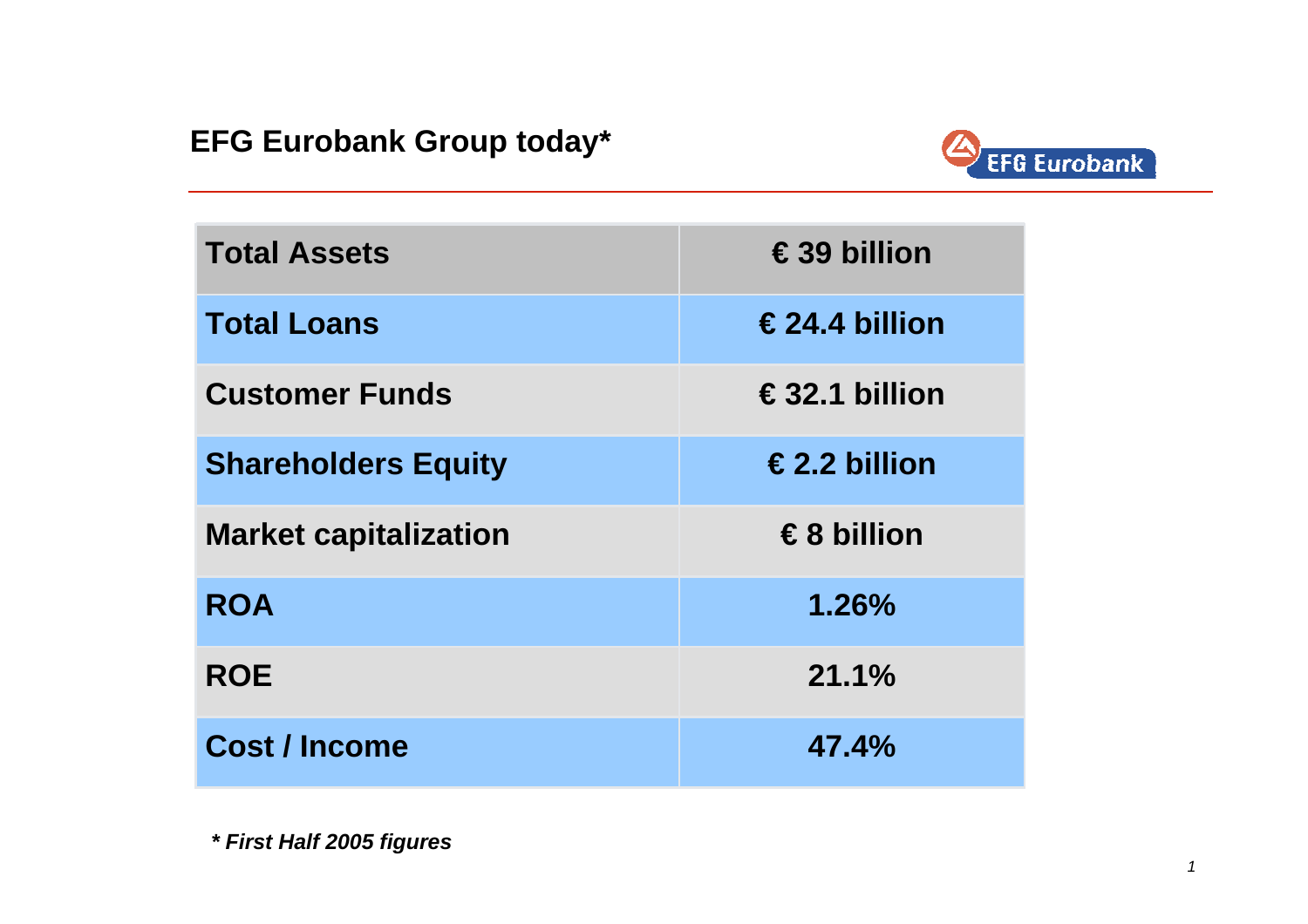## **Dynamic regional banking group**



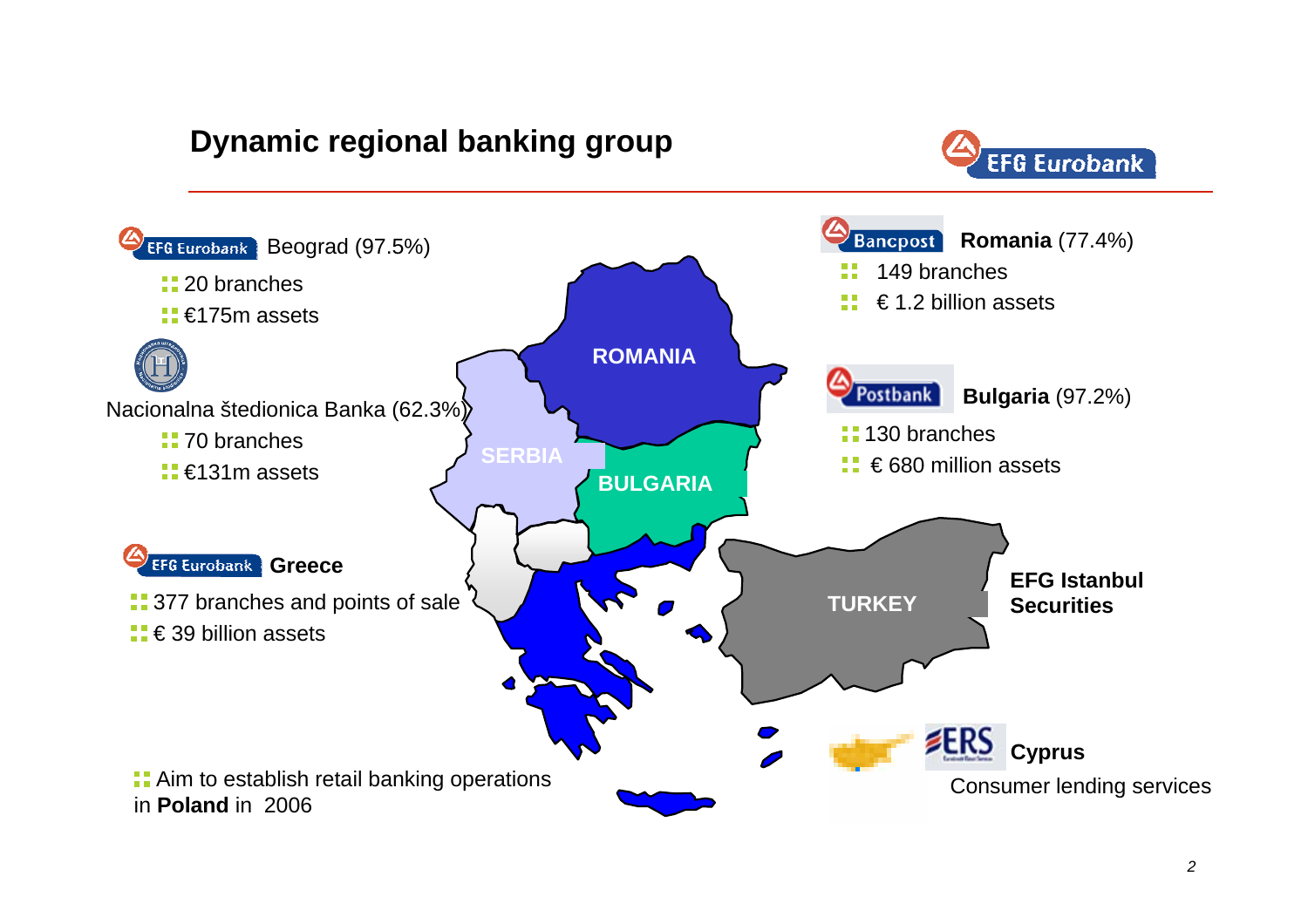#### **International Recognition**



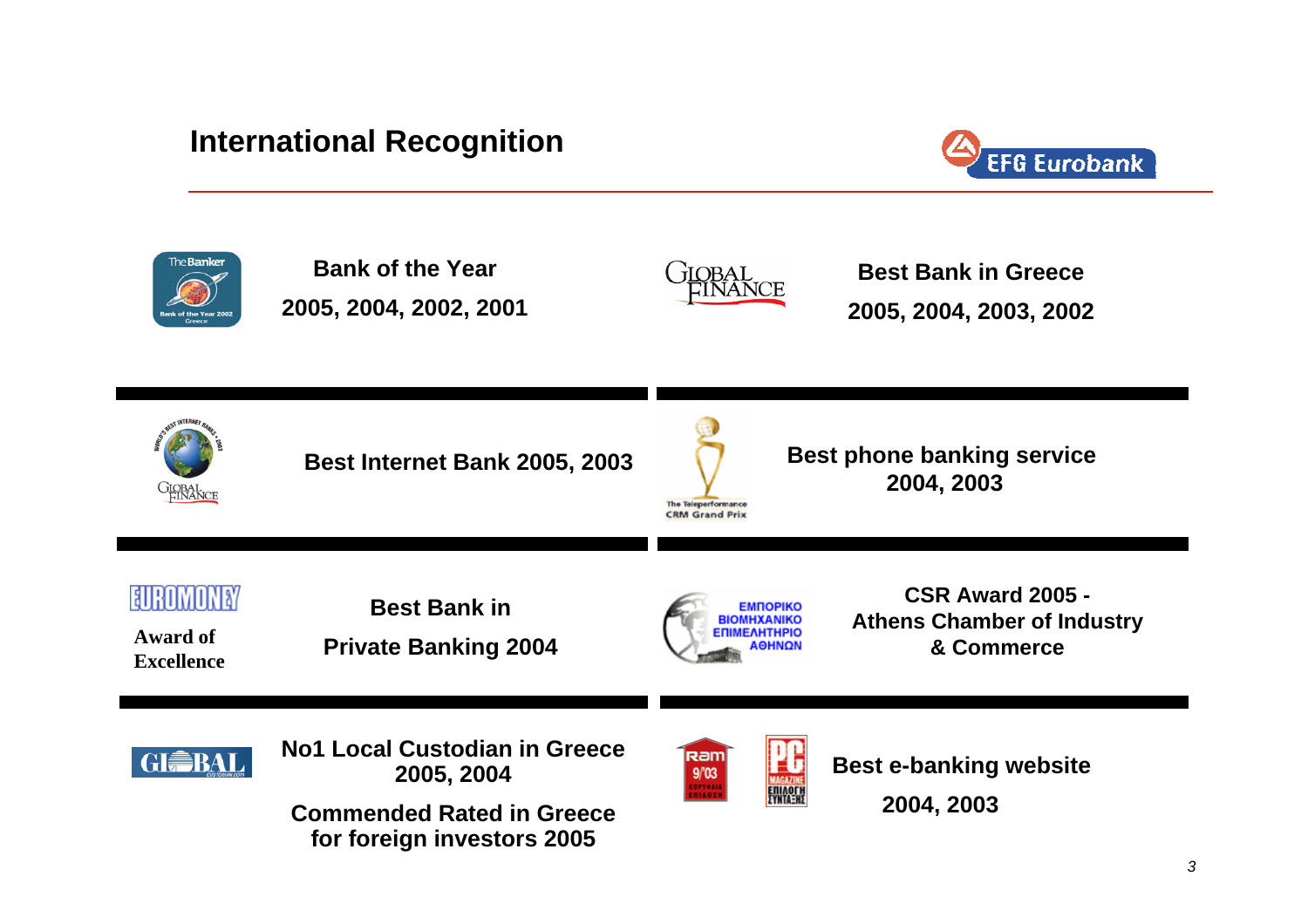# **EFG Eurobank Group Total Investment in Serbia**



|      |                                       | <b>EFG EUROBANK</b><br><b>AD BEOGRAD</b> | <b>NACIONALNA</b><br><b>STEDIONICA BANKA</b> |
|------|---------------------------------------|------------------------------------------|----------------------------------------------|
| 2003 | <b>Acquisition of</b><br>Postbanka AD | EUR 4.3 million                          |                                              |
| 2003 | <b>Capital Increase</b>               | EUR 6.5 million                          |                                              |
| 2003 | <b>Capital Increase</b>               | <b>EUR 10.0million</b>                   |                                              |
| 2005 | <b>Capital Increase</b>               | <b>EUR 30.0million</b>                   |                                              |
| 2005 | <b>Acquisition of 62.3%</b><br>in NSB |                                          | EUR 44.4 million                             |

Total Investment September 2005 FUR 95 million